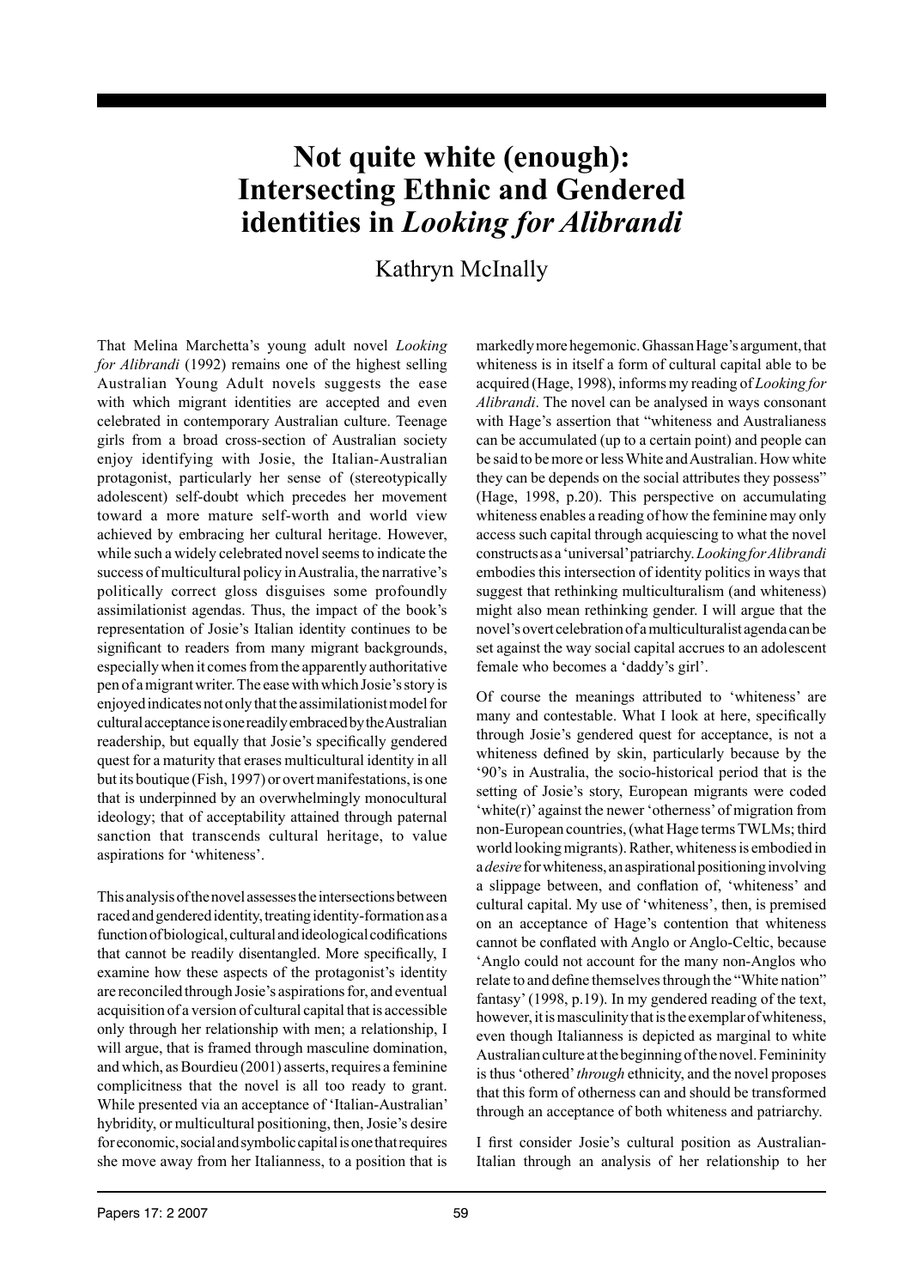father, whose presence allows her an identity that while seemingly multicultural, is nonetheless underpinned by a conservative assimilationist agenda. I then attend to Josie's paternal/patriarchal heritage and how this reinstates and reifies her desire for cultural whiteness. Finally, I analyse the structure of the novel by looking at the gendered power relationships it promotes through Josie's boyfriend, Jacob Coote, whose role in the novel is to enforce the idea that there is only one position for a 'good migrant girl'; a position not informed by her culture as the book superficially argues, but by a dominant masculine voice, recognizable as 'white'. Jacob's role in the novel is also significant in undermining the power of class locations in this sociocultural analysis of the text. While Josie's manifold anxieties around her position in Australian culture include her sense of belonging to a lower class as a scholarship girl in an expensive private school, the two boys she desires split the class difference; John Barton is an upper-class boy who suffers from the pressure to maintain his status, a pressure that ends in his suicide; and Jacob is a lowerclass boy who promises to become successful at the novel's close. This class dynamic in the text (also figured through masculine characters functioning as emblems of power) demonstrates that the social capital that is so desirable to Josie works to support the superiority of masculinity; superiority that is dependent on the masculine characters' success in accumulating whiteness irrespective of class.

The story follows three generations of women in the Alibrandi family: Josie, the adolescent protagonist, her mother Christina and her mother's mother Nonna. Josie is fatherless at the beginning of the narrative, and her grandfather is dead. However in this apparently matriarchal family the power vacuum is filled by installing fathers who culturally and sexually assimilate Josie into a normative social position. In terms of her racialisation, the key element of the plot involves her discovery that her long-despised Italian grandfather is not really her grandfather at all. Her grandmother's dark secret is that she had a sexual liaison with a man who is the very emblem of the white Australian male and the tryst between this man and her grandmother resulted in the birth of Josie's mother. Josie thus discovers that she has white Australian (grand) paternity. While this information is in some ways relegated to the background of the plot and Josie overtly identities with her Italian culture and community through reconciliation with her (second generation) Italian father, this biologically proven whiteness is nonetheless an embedded indicator of her possibilities for merging seamlessly into white Australian culture.

The kinds of cultural diversity that the novel promotes, then, are fraught with contradictions: through its construction of a naturalised patriarchy it promotes an essentialist representation whereby, in all characters except her nonbiological grandfather, Nonno, men are not only seen as deserving of power and authority, but enable Josie to attain the things that she desires. The novel's overt theme of Josie's maturation has her grow from articulating her desire for money, popularity and prestige to a position where, ostensibly, her desires are more wholesome: "But now all I want to be is an insignificant Italian in a normal Italian family where there is a father and a mother and grandparents who have all stayed married to one person" (p.219). At this point, just prior to the closure of the book, Josie still aspires to be 'normal' but does not yet fully consider herself in these terms. She achieves this 'normality' by the conclusion of the novel, when the slippage between 'normality' and 'whiteness' is masked by 'family values' that see Josie doubly assimilate: assimilate into 'Australian' lifestyle that is 'liberatory' because she is liberated from the 'problems' of being of Italian descent, and assimilate as a girl, into patriarchally sanctioned ways of embodying gender and enacting sexuality. While the text ostensibly promotes acceptance of difference, it works instead to reinforce the idea that instead of maintaining relationships with the women in her family, developing friendships with other women or understanding her own identity, it is crucial for Josie to be a 'daddy's girl' in a highly conservative and disempowering way.

# **All about Daddy**

As with much Young Adult fiction, *Looking for Alibrandi* is structured through a maturational sequence that displaces her mother (who has brought Josie up alone for seventeen years) with self-knowledge gained from her new relationship with her father. This is first established through the attention the text pays to the opportunities that her father, Michael, can provide for her; opportunities unavailable to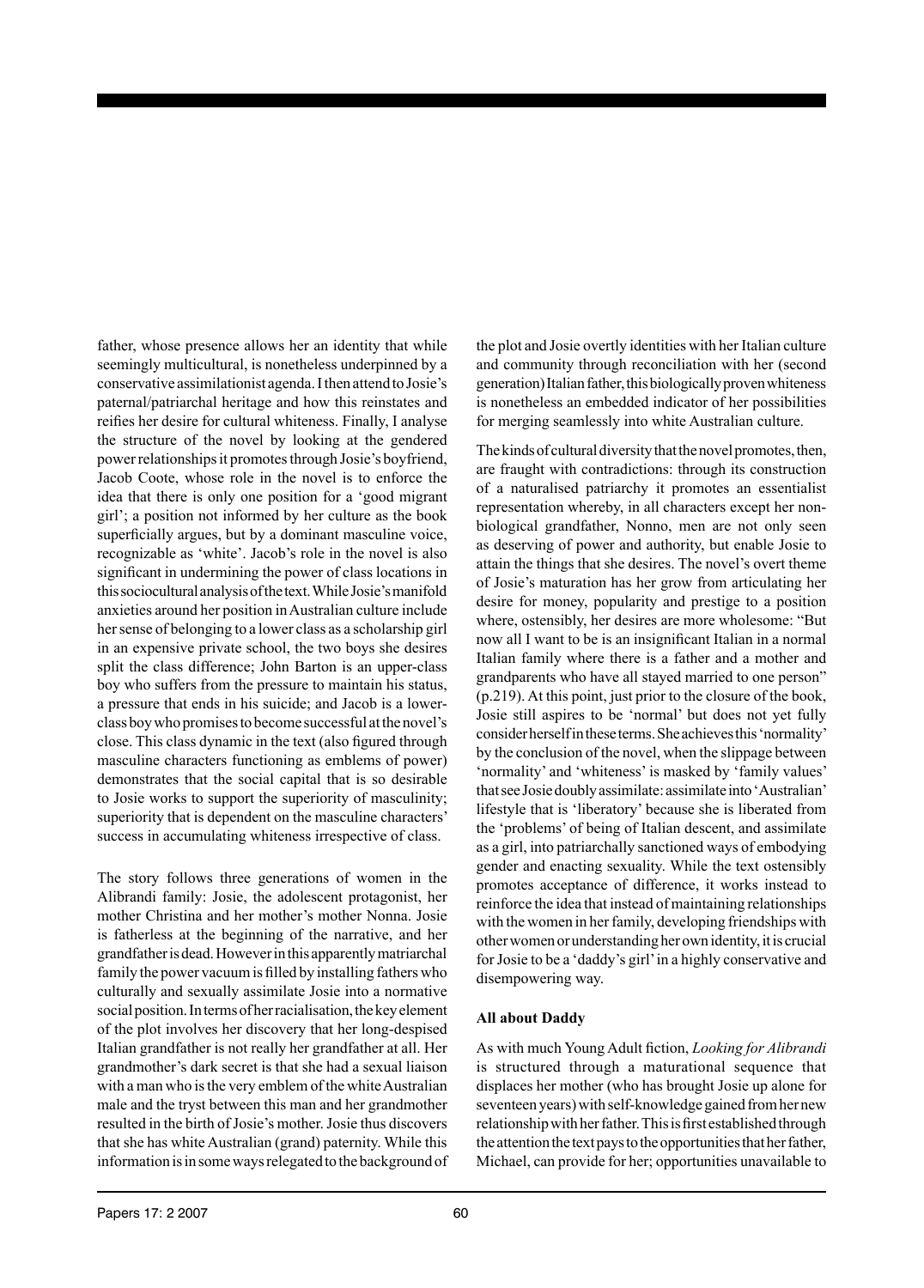her from her mother. Prior to Michael's appearance in her life, Josie complains that she can never 'compete' with someone whose father is successful (p.43). Moreover, rather than living with her mother and attending school as a scholarship girl, she 'would rather be the daughter of a labourer' (p.6). These comments reflect Josie's acceptance that power and success, the acclaimed capital in the text, are available to her only through her father. More than this, they imply that the father, indeed any father, is the indicator of quality of life *par excellence* regardless of the class location of his profession.

Michael's own Italianness is established early in the text in order to highlight Josie's problematic and ambivalent feelings about her Italian heritage, which, at the level of plot, she must transcend. And yet Michael's Italianness is overshadowed by his successful position as a barrister; he has a mastery over Australian institutions (in this case legal) that reinforces white dominance. This is established when Josie finds herself in a situation at school where it is only Michael who can assist her, and this is the basis from which they build a father/daughter relationship. Josie is called to the principal's office after hitting another girl for calling her a 'wog'. Michael's response to the incident is that rather than react in such an infantile manner, Josie must take pride in her Italianness: 'You are a wog, Josie. Does it offend you to be one?' (p.89). And yet there is little 'woggyness' in Michael; he may not be Anglo-Celtic, but his accumulated whiteness is evident in the way he positions himself as the opposite to a 'wog'. In one of the few references to Michael's Italianness he tells Josie that his biggest problem as an adolescent was avoiding marriage to an Italian girl, Maria Lucianni: 'If I'd married Maria, Josie, I would be sleeping on purple satin sheets' (p.159), rather than, perhaps, 'fly[ing] business-class Australian' (p.156). While Jon Stratton, in his compelling analysis of music in multicultural Australian film asserts that Michael has experienced the same kinds of symbolic violence and has learned to rise above it, and further that he has accepted his own Italian heritage, he also recognizes 'Andretti's assimilatory shift from his Italian heritage' (2005, p.14). Due to the fact that Michael is the most successful character in the novel, this assimilation is presented as a positive position.

In the same episode, Michael deals with Ron Bishop, the father of Carly Bishop, whose nose Josie breaks in a heated argument. While Ron is a famous television personality this is shown to be less valuable as cultural capital than Michael's position as 'an intellectual. He watches SBS or the ABC' (p.89). The text seemingly flips dominant power relationships and ascribes more cultural capital to Michael than the very white Ron. However cultural capital here cannot be measured in terms of ethnicity because, as Hage points out, there is no essence to whiteness: 'Whiteness is an aspiration' (1998, p.20). This case is effectively a battle between fathers; fathers who accumulate social capital which allows them agency and views that can be articulated legally and legitimately, what Hage terms 'governmental belonging' to the nation (1998, p.46). This power to speak and act in ways that make a difference – in ways, too, that are inscribed as whiteness – are shown to be embodied in Michael. Through Michael's access to the Australian legal system, and through his triumph over Ron Bishop he further accumulates whiteness as cultural capital. Michael's Italianness in this novel, then, has been subsumed into whiteness, a category that Jon Stratton argues is one that has been 'abstracted into a general moral system…monomorality, which by implication is white' (1999, p.180). At the same time, the power of patriarchy as part of a monomoral culture that privileges whiteness is naturalised to the point where Josie accepts that the accumulation of whiteness entails the acceptance of the prime and pivotal role of fathers in a teenage girls' normative development and maturation. Josie's own accumulative whiteness and Australianness is also evidenced in this episode, when she points out correct Australian legal terms: 'I almost snickered aloud. I would have liked to explain [to Ron Bishop] that solicitors weren't called "lawyers" in this country' (p.83).

Michael encourages his daughter's desire for the trappings of success, the cultural, economic and symbolic capital that is displaced onto the ideology of Australia as the 'lucky country', for those, anyway, who take on and promote 'Australian values'. Michael personifies these values, summed up by John Howard, as 'a fair go for all'. In the context of contemporary Australian politics, this apparent egalitarianism 'fair go', however, is mediated through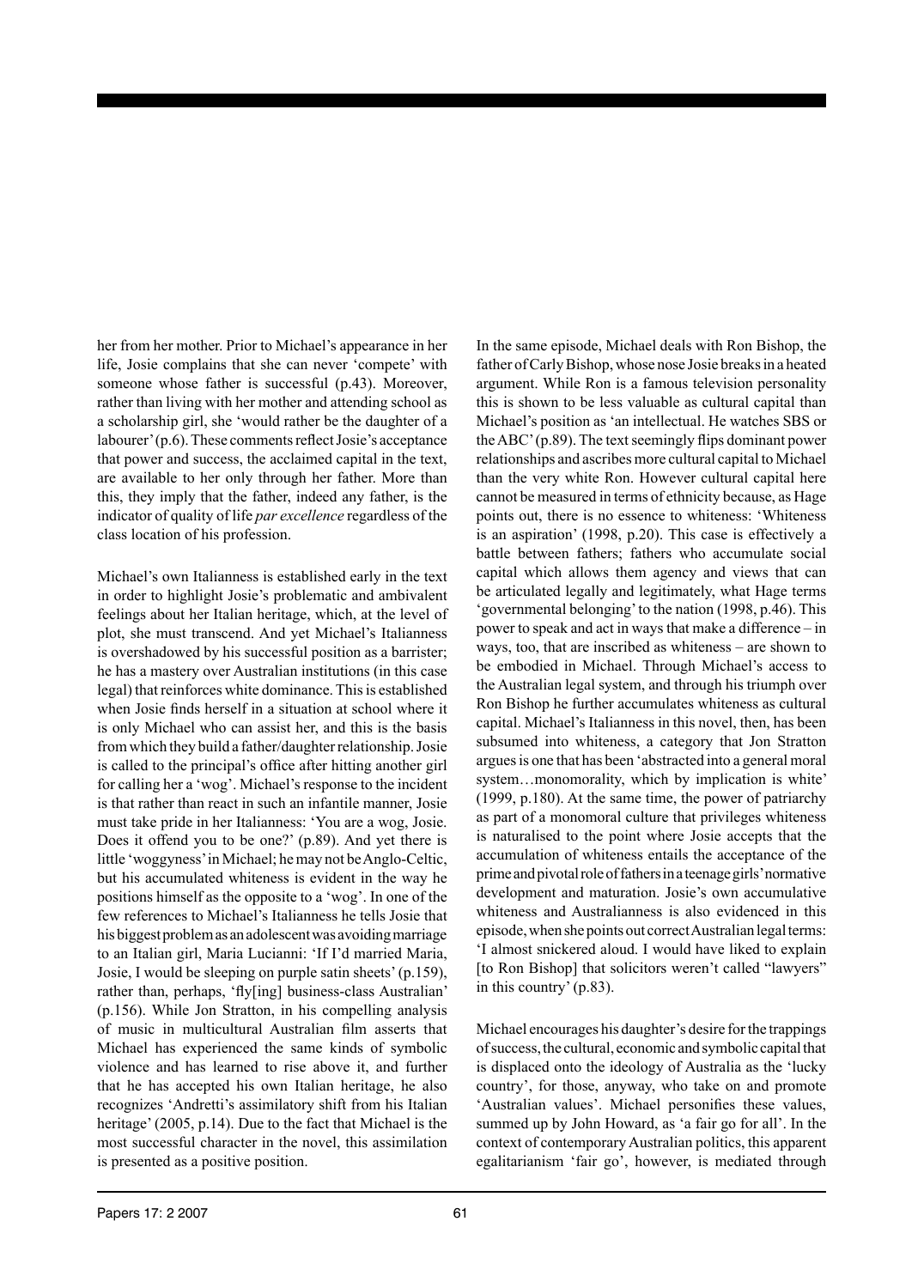what Howard previously stated as what he regards as the necessity for 'balance' when dealing with intercultural relations and legislation regarding multiculturalism. In his address to the National Press Club in 2006, Howard explained that 'our goal must be to strive for a balance in questions of national identity and cultural diversity. …We've drawn back from being too obsessed with diversity to a point where Australians are now better able to appreciate the enduring values of the national character that we proudly celebrate and preserve". Josie's own maturation, dependent on her relationship with Michael, show her overcoming her own obsession (as Howard might describe it) with her Italianness, to a point where, while she declares herself an 'Australian with Italian blood flowing rapidly through [her] veins' (p.259), she tips the 'balance' and looks to a more universal (white male) character of goodness, which subsumes cultural difference under the rubric of global compassion:

*I'll believe in my world. A world where an Irishman told us to feed the poor and we fed the poor. Where musicians asked us not to 'Sing Sun City' and we supported them against the segregation between blacks and whites. A world where Sting asked if the Russians loved their children too…*

(p.260)

This newly acquired politicized maturity detailed in the last pages of the text, however, relies on a naturalisation of paternalism. Howard's paternalistic style of politics (evidenced last year in his decision to take control of Aboriginal land and parenting practices 'for their own good'), is mirrored by Michael's intrusion in Josie's life, which nonetheless informs her sense of self. As Josie's friend, Lee, notes, 'Without being there he's [her father] still managed to be the greatest influence on your life' (p.144). The centrality of paternal influence and the status of this presence ('the greatest influence') equates with Josie's success and acquisition of cultural capital, both in her resolution with her culture, family, religion, race and gender, and, according to the ideologies presented in the text, her own personal growth. The paternalistic intrusion that underpins the excuse for further invasion into lives that do not fit the white/normal construction, then, reinforces the

hierarchy where patriarchal whiteness retains its authority in both ideological and practical terms.

Part of Josie's personal growth and maturity is coded in her desire to get a part-time job. But little economic, social or symbolic capital accrues from working at McDonald's, her first experience of the workplace. Rather than see Josie working at McDonalds, Michael offers Josie a job at his law firm. Her new job description entails photocopying and making Michael coffee (p.156). This startling opportunity enables Josie to further establish a relationship with her father, so that she is able to embrace his authority as represented by his position both in the law, as her employer whose whims she must serve, and in his paternal presence; arguably the same thing. Josie's maturation entails her awareness of the shift in her circumstances following her father's entry into her life. The novel credits Michael's presence with enabling her a different, more mature world view. Shifting from the initial dyadic relationship with her mother, Josie is increasingly conscious (and appreciative) of the centrality of the father, and how the process of her maturation is a consequence of this: 'I'm still shocked by how fast things are going between us. Six months ago I hadn't met my father… [now] we've developed a great relationship' (p.156). This relationship is 'great' for Josie because it provides her the opportunity to accumulate not only economic and social capital, but symbolic capital such as prestige and reputation. From a position where Josie says 'I hate the word respect' (p.40) prior to meeting her father (thus demonstrating a disregard for law and dominant culture), she takes on a more 'mature' attitude after establishing a relationship with him: '…there is a great respect' for Michael (p.156). Josie recognizes the power that devolves from official processes, and thus she acquiesces to Michael's wishes both by taking his name: 'I'd be so proud to be an Andretti …Dad' (p.244), and through her agreement with her father that, like him, she will substitute her glasses for contact lenses; metaphorically, that she will view the world in the same way as he does, through a patriarchal lens (p.243).

#### **Good fathers, naturally**

Within this affirmation of traditional patriarchal structures that rely on the accumulation of 'whiteness' *Alibrandi*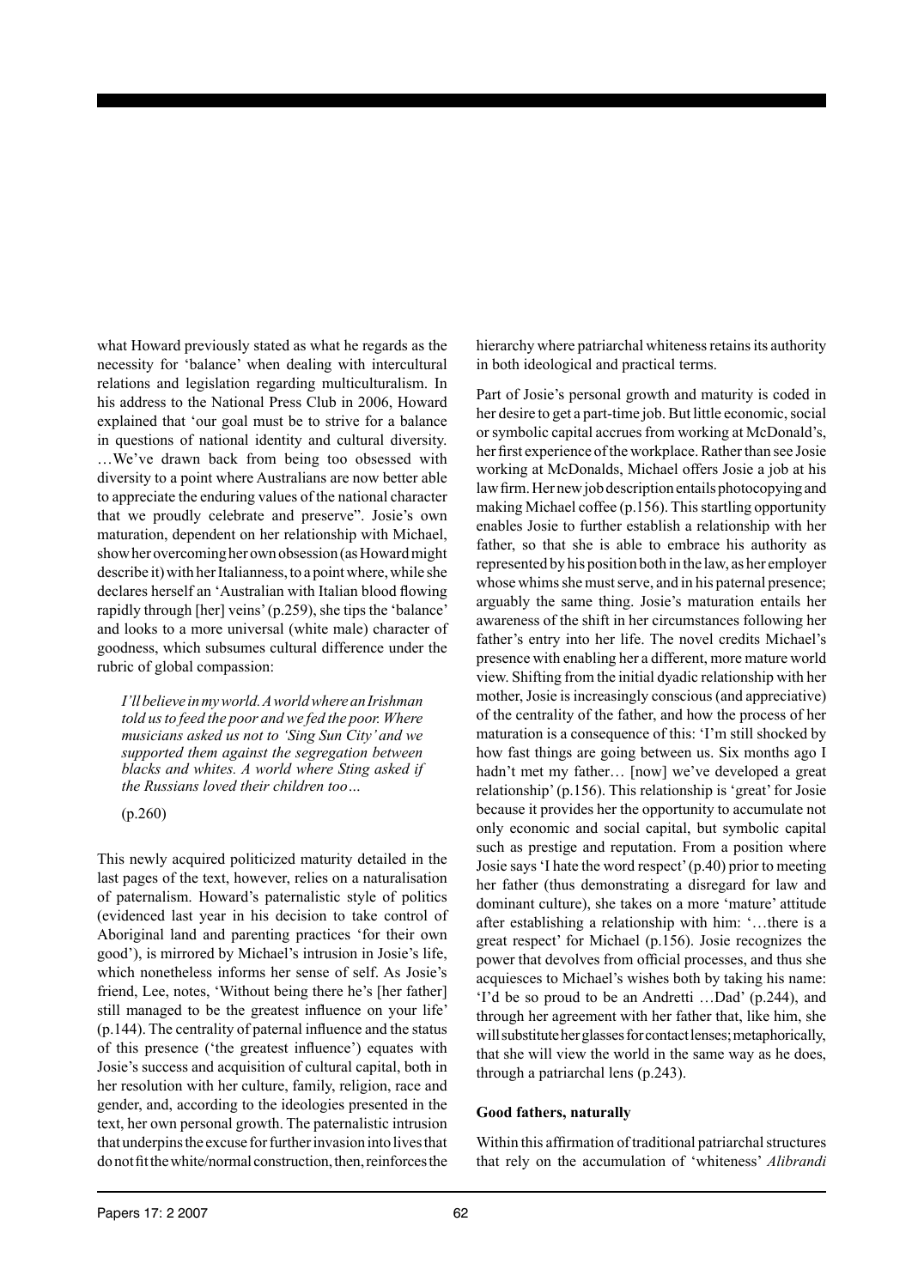attends to what 'fatherhood' is, and should be, and designates it with a specific meaning. This reactionary narrative prioritizes 'natural' biological fathering, and constructs this as what is good, right and proper. However rather than the novel offering a negotiation of the way biology functions in constructions of race and ethnicity, biological fathering takes on a raced meaning because the Alibrandi family is very literally founded in whiteness through Josie's biological grandfather, Marcus Sandford. Things get confused, the text asserts, when cultural circumstances disrupt the natural 'order of things' where whiteness is privileged. This is proposed most clearly through the Italian character of Nonno, the abusive husband and father whom Josie has always believed to be her biological grandfather.

The character of Nonno Francesco may seem to offer an interrogation of dominant masculinity and patriarchy at its most violent. He is constructed entirely in negative terms as abuser, cheat and liar, yet he represents the law of patriarchy. This linkage appears to offer some critique of a patriarch social structure which oppresses women. However the text treats Nonno as an aberration in the context of Italian-Australian cultural life by juxtaposing him with the 'true' head of the extended family, Zio Ricardo, whom everyone 'loves and adores' (p.217). Further, Nonno reinforces what 'real' masculinity means in this culture by his construction of what it is not, coded through his sexual infertility: Josie discovers her 'true' grandpaternity only when her Nonna Katia tells her that Nonno could not father children. Thus, Zio Ricardo, Michael, and the 'true' grandfather, Marcus Sandford reinforce and affirm a particular and specific representation of patriarchy in the masculine virility that allows them to produce offspring.

These characters embody the goodness attributed to patriarchy in the text, and more specifically to the whiteness that validates it, to the point where Josie's mother, Christina has positive character traits that directly reify the biological bond (to whiteness). Nonna says: 'I see [Marcus] every time I look at Christina. Do you ever wonder where her gentleness comes from, Josie? That serene feeling about her. She got that from her father' (p.225). This specific and designated (biological/natural) fatherhood has previously been identified by Josie in her rejection of any romantic

relationship between her mother and a potential lover, Paul Presilio. Josie's anger and fear concerns the possibility of Paul stepping into a role as father through a sustained relationship with Christina. Josie notices that Paul has '…the look of a man who wanted to settle down' (p.97). Josie feels relief that the 'right' man is not Paul, and has never come along for Christina. This is because the 'right' man is only ever the one in Josie's dreams: Michael. Josie reminds Christina how the biological bond is of utmost importance: when Christina is angry with Josie, she says to her: '… I don't know what I did to deserve you.' Josie's reply refers back to her conception: 'I can tell you what you did with [Michael]' (p.99). Through Michael's intrusion Josie forgoes the exclusionary relationship she once enjoyed with her mother and comes to acknowledge the role of the 'real' father, Michael, a role that directs her toward feeling 'normal' within a white Australian context.

The abundance of 'good' (biological) fathers in this text collectively constructs a benevolent version of patriarchy. Since historically patriarchy has relied on a belief in biological fathering to reproduce itself (and contemporary society still retains laws to protect this) the text's attention to this same ideological structure works to assist patriarchy in its own reproduction in the most conservative mode. This 'real' patriarchy is validated through the whiteness embodied in Marcus Sandford and suggests that goodness and whiteness have an intrinsic link. The text specifies this in its description of Nonno: 'He never smiled. He was always standing straight and haughty. He was extremely tall for an Italian and *very dark*' (p.115, my italics). This description, while relatively self-evident in its conjunction lof darkness with negativity, becomes overt when juxtaposed with a description of Marcus Sandford, the 'spunk' according to Josie's assessment of his photograph: '[He] was of medium height with golden brown hair. He was smiling broadly, leaning against a shovel, with no shirt on' (p.115). This iconic image of a 'real Aussie' is valorized by Josie: 'This man [Marcus Sandford] exists more for me than Nonno Francesco did. I feel as if I know Marcus Sandford more' (p.199). Josie's (biological and emotional) link to Marcus Sandford and her eventual acceptance of her own Italian heritage is predicated on the knowledge of her own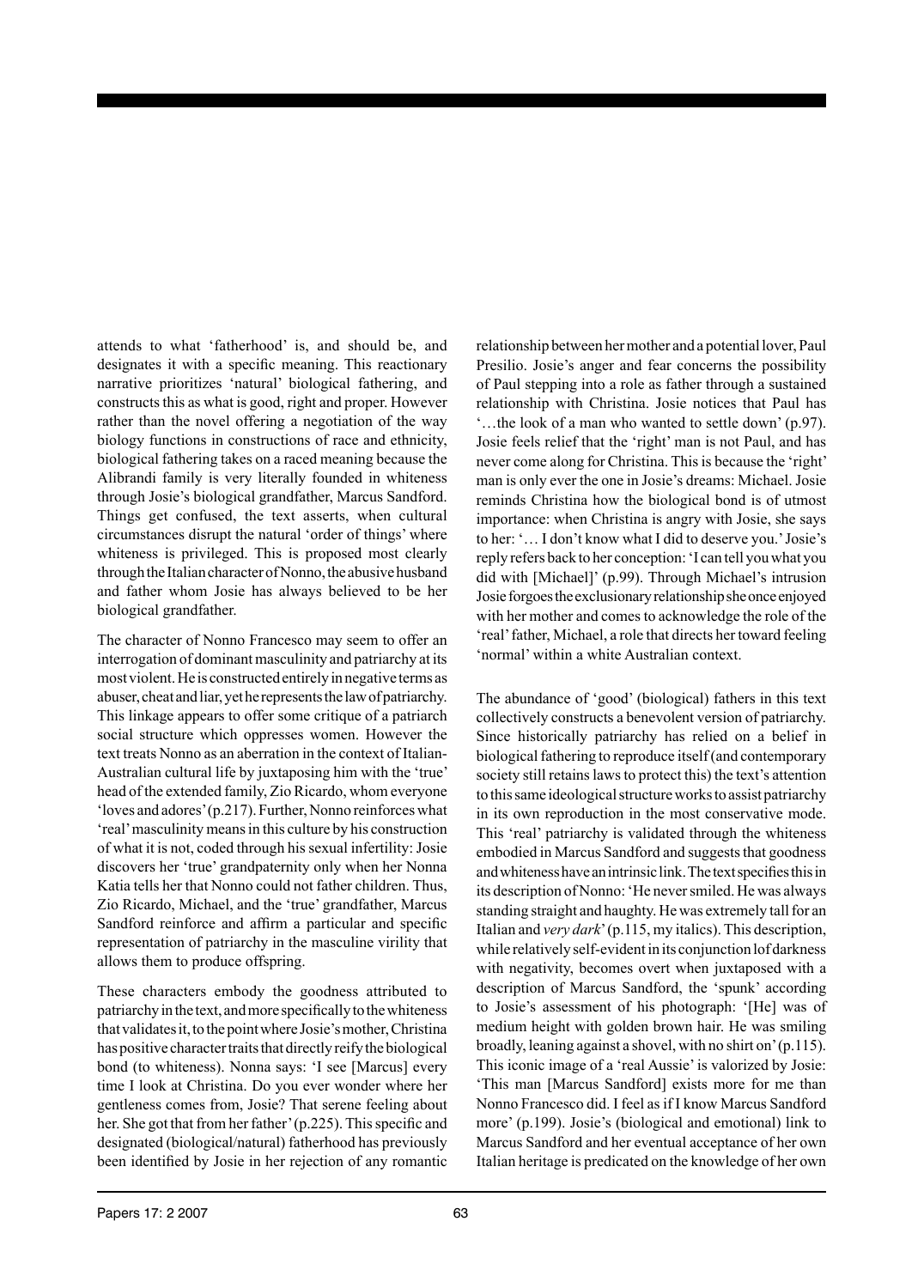whiteness and is underpinned by her monomorality; her newly found respect for patriarchy.

The text's overt celebration of Josie's multicultural position, then, is already structured through the men in her history and in her present. This pattern continues in her relationship with her new boyfriend, Jacob Coote (whom only Michael is allowed to call Jake). Jacob is described in strikingly similar terms to Marcus Sandford; a 'spunk' who by consensus among all Josie's friends, is 'gorgeous', with his 'rolled up sleeves and tanned arms' (p.31). Like Marcus Sandford who established a relationship with Nonna when many Australians did not offer such tolerance and friendliness, Jacob is the 'epitome of individuality' (p.55). It is Jacob who reinforces the symbolic violence associated with Josie's sexuality, in that her decision not to have sex with him is predicated on fear and anxiety rather than, as the text superficially argues, agency and choice.

# **Virginity anxiety and big boys' bikes**

The patriarchal ideology in *Alibrandi* is established through the novel's attention to sexuality, whereby Josie comes to 'know' herself through her relationship with Jacob Coote. The coincidence of her father's arrival in her life and the appearance of boys as desired and desiring partners is more significant for the novel's multicultural project than its Freudian banality might first suggest. Josie's first experience with Jacob is keenly intense for her, and occurs when Jacob offers Josie a lift home on his motorbike. Josie is extremely anxious about this new experience, feeling that not only is it dangerous but that her Italian family and the whole Italian community who, she feels, acts as a constant surveillance network reporting on her activities to Nonna, might discover her in the compromised position of physical (and metaphorically sexual) behavior of straddling a motorbike pressed closely to the male rider. In this way Josie's anxieties about the motorbike ride might be read metaphorically in that she substitutes emotions over the bike ride for her real anxiety about sex. This fear and anxiety regarding sexuality is preceded by other episodes in the novel; however the following passage clarifies the anxiety Josie feels over her first-time experience:

*'It's the panel van, isn't it,' I groaned. 'Oh god, I know you'd be the type to have one of those. My reputation is ruined.'*

*'Wrong guess,' he said, stopping beside a motor bike and leaning on it…*

*'I am wearing a good velvet dress… it'll probably be a family heirloom one day. How could you suggest I sit on that bike with my family heirloom on?'…*

 *'Turn around while I get on. It's bad enough that the whole of George Street is going to get a glimpse of my undies.'*

*'You're denying me that honour?' he asked, wounded as he turned around….*

*'Let me check my bag for ID. I don't want to be named something as plain as Jane Doe in the hospital'*

*'You are one morbid chick' he groaned, stepping on the bike to start it.*

*I screamed. A long piercing scream…I felt strange being so exposed. I mean we were unprotected from all those weird people who walk around after midnight…My face burnt with embarrassment. I just felt as if the whole world was watching me…*

*It was only thirty seconds away from my street that I began to enjoy it…My eyes smarted form the wind and my skin felt tight, not to mention my throat hurting from all the screaming…I pulled up my dress again quickly, trying to get off before he turned around but when I stood up after adjusting it around my knees, I knew he had seen every movement….He was quiet as we walked down the street almost in his own world, and I wondered what boys like Jacob Coote thought about.*   $(p.59-61)$ 

Josie's fear about preserving her 'family heirloom' is arguably a metaphorical desire to preserve her virginity, which is a form of cultural capital in patriarchy. The physicality of tight skin (the hymen) and smarting eyes (the fluids associated with female sexuality) indicate that her objections are overcome when she allows herself to be 'carried away' (on Jacob's bike). While Josie wants to deny Jacob 'the honour' of 'getting a glimpse of her undies' (genitals), as she does later in the novel, she is also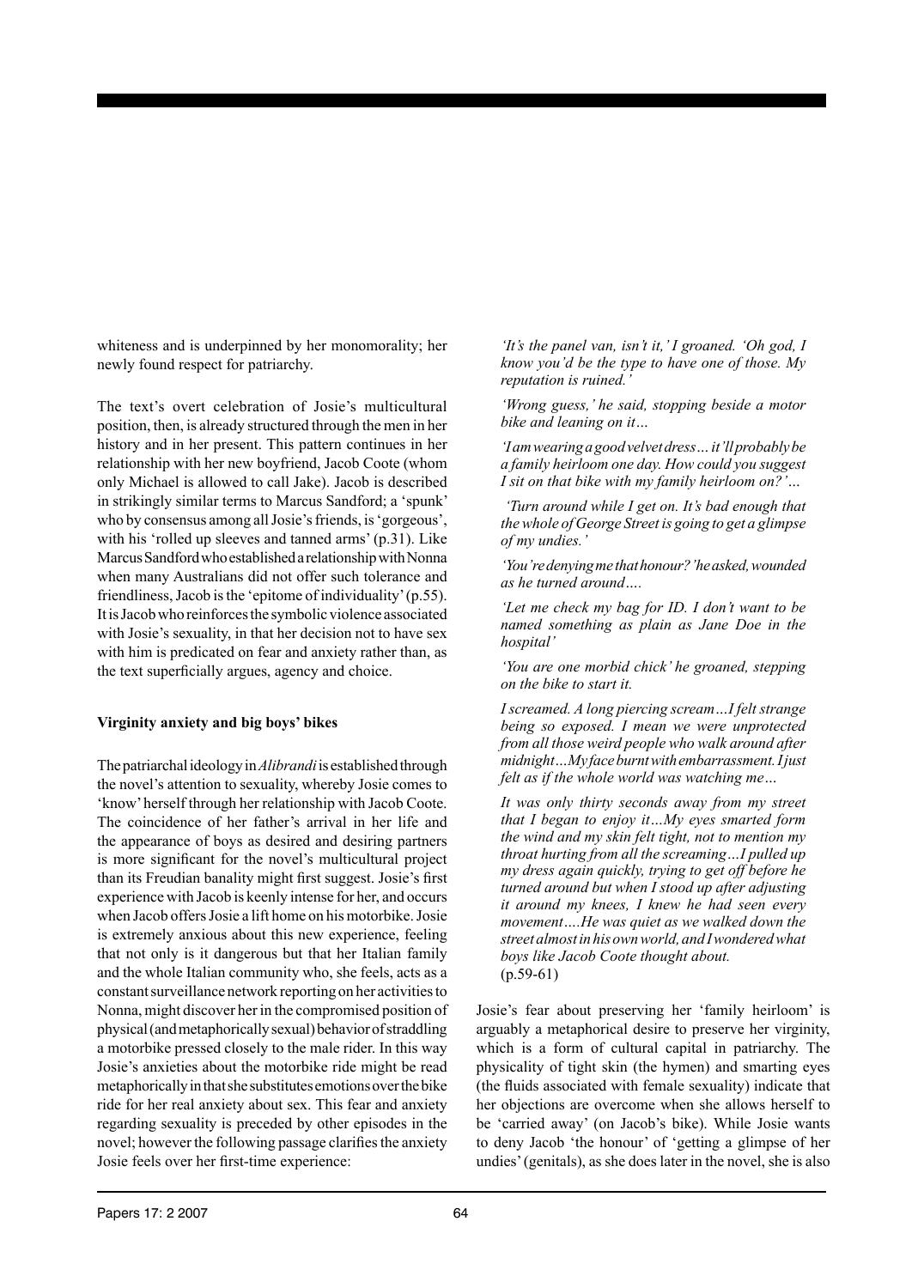compliant with Jacob's wishes, wanting to preserve her 'modesty' after exposing herself to him. The motorbike ride metaphorically represents how Josie perceives sexual intercourse, and is riddled with anxiety and conflicted feelings; fear and enjoyment, exposure and modesty. In the context of the narrative as a whole this anxiety arguably the way girls *should* feel about sexual activity. Yet Josie begins to enjoy this ride. This is when the 'thrill' of being in tandem with a white boy becomes more important to her than her embarrassment about the markers of her ethnicity: her velvet high-necked dress made by Nonna and the awareness of the cultural surveillance that insists she follow the rules of her Italian heritage. The 'freedom' afforded by whiteness allows escape from the restrictions of her heritage, but are, importantly, only afforded to her by way of the entirely masculine (white) Jacob.

The textual link between Josie's metaphoric experience and her anxieties regarding sexuality is made explicit when Josie engages in sexual activity with Jacob in his room: '…but then …his hands went up between my thighs and I looked up to see a poster of a motorbike that said "Get something between your legs" on it.' At this point Josie halts foreplay and says 'No more, Jacob' (p.211). Josie's anxiety about her virginity ostensibly regards choice: '…I can only give it away once and I want to be sure when it happens, Jacob' (p.213), but retains a moral agenda regarding normative developmental maturity: 'One day someone will tell your daughter that she's only thirteen and everyone else is doing it' (p.213). This dialogue works to prioritise heterosexual genital sex based on the value of virginity and establishes this position as entirely natural. Josie's sexuality, then, is formed through an acceptance of, and desire for the whiteness that is embodied in Jacob, and also through a desire for the cultural capital that comes with patriarchy's most traditionally prized possession: virginity.

Josie's virginity anxiety and subsequent (mono)moral position informs a particularly passive picture of feminine sexuality. This is apparent in Josie's characterisation of her girlfriends, where sexual activity or virginity is associated with particular character traits. Josie's respected (white) friends, Anna and Lee, are, like herself, virgins, while Sara, the (Italian) character constructed in entirely negative terms, is sexually active. Josie describes Sara this way:

'Then there's Seraphina…She can look a person straight in the eye and lie her heart out. She can bitch about a person for three hours straight and then turn around and crawl to them…and she's the only one of us who's slept with a guy…' (p.19). Importantly, too, in terms of the novel's broader characterization of whiteness, Sara is 'the stereotype of a wog' (p.20). Thus, sexuality cannot be disentangled from the representation of Italianness in the novel, and the character of Sara is seen as less than attractive in the enactment of femininity. Sera is the 'purple satin sheets' version of 'wog' that Michael despises and thus she reinforces that Josie's gendered and sexual identity needs to comply with ideals of patriarchy as well as whiteness.

Sara's 'promiscuity' is also mirrored in her physical characteristics: 'She has black roots and blonde hair teased from here to eternity. She's skinny, yet voluptuous and tends to dress in whatever the latest rock or pop star is wearing' (p19). Clearly, in this text, Sara is the antithesis to a role model, again reiterated in her comment on sex: '…I don't believe you should be a virgin when you get married…you should experiment…men do' (p.256). Rather than the text presenting different perspectives regarding sexuality, however, the context of the narrative puts Sara firmly in her (negative) place with Josie's reply: 'Yes, but only if you're in love with them' (p.256). The problem with Sara is that she does not understand Australian culture enough, nor accumulate whiteness in a patriarchally sanctioned way. Sara masquerades as white (the blonde tips), but still has her black roots, her Italianness. Indeed, unlike Josie, the boys Sara hangs out with are Italian-Australian, boys the reader is positioned to see as entirely distasteful with their 'woggy' habit of tearing around in their cars with their music blaring. In comparison, Jacob Coote's motorbike is 'tasteful', even though he later trades his motorbike for a car.

The overwhelming insistence that passive (hetero) sexuality must be played out by the girls further emphasises Josie's position as perpetuating the monomorality that underpins white dominance because the novel confuses this passive position with western ideas about romance and love. When Josie and Jacob eventually end their relationship, or rather when Jacob ends it, Josie sums up her feelings: 'I believe in my heart that one day I will be with Jacob Coote